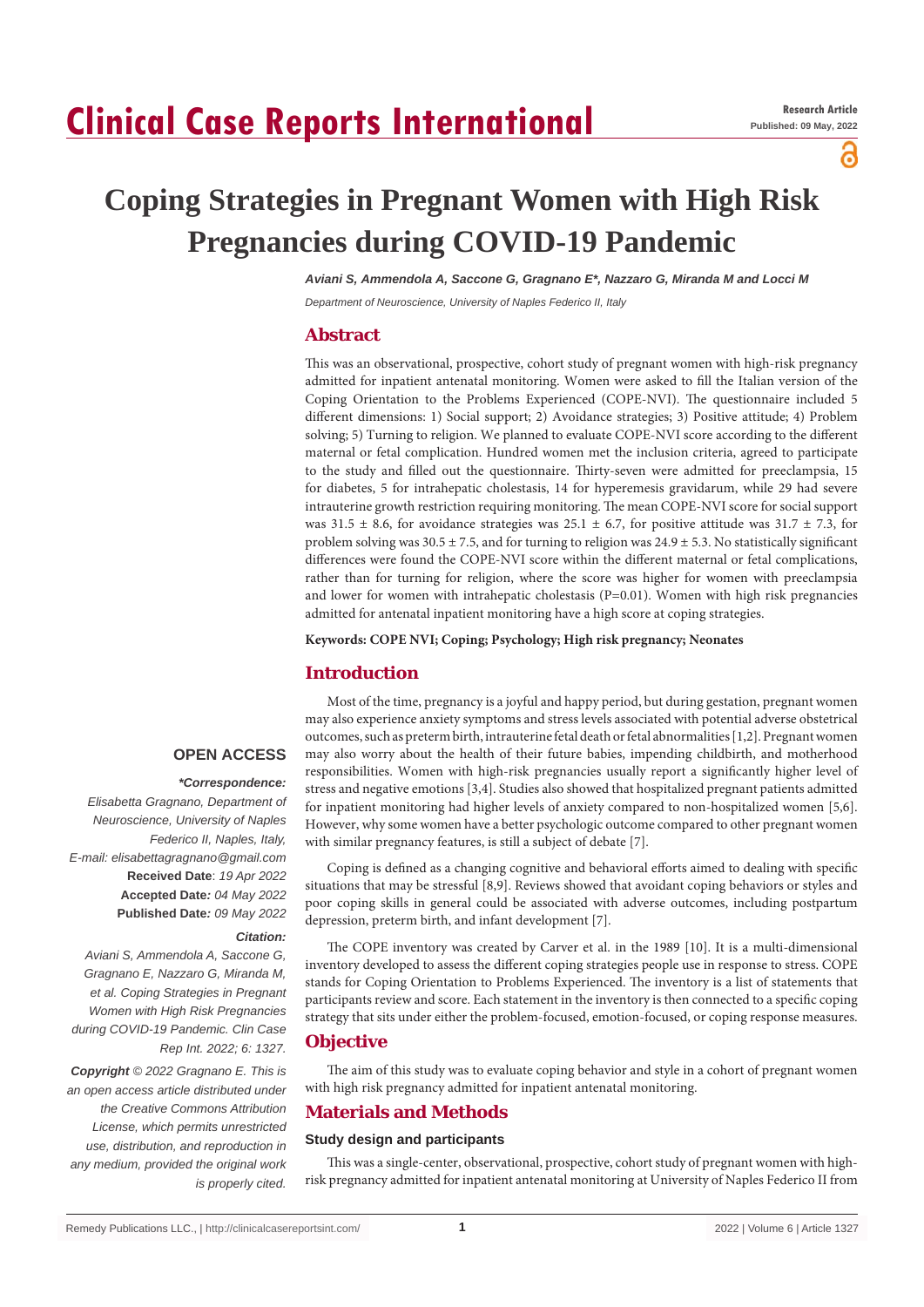| <b>Appendix 1: Statements of the COPE-NVI.</b>                                                                                              | 48. I try to find comfort in my religion.                               |  |  |
|---------------------------------------------------------------------------------------------------------------------------------------------|-------------------------------------------------------------------------|--|--|
| 1. I try to grow as a person as a result of the experience.                                                                                 | 49. I force myself to wait for the right                                |  |  |
| 2. I turn to work or other substitute activities to take my mind off things.                                                                | 50. I make fun of the situation.                                        |  |  |
| 3. I get upset and let my emotions out.                                                                                                     | 51. I reduce the amount of effort I'm p                                 |  |  |
| 4. I try to get advice from someone about what to do.                                                                                       | 52. I talk to someone about how I fee                                   |  |  |
| 5. I concentrate my efforts on doing something about it.                                                                                    | 53. I use alcohol or drugs to help me                                   |  |  |
| 6. I say to myself "this isn't real."                                                                                                       | 54. I learn to live with it.                                            |  |  |
| 7. I put my trust in God.                                                                                                                   | 55. I put aside other activities in orde                                |  |  |
| 8. I laugh about the situation.                                                                                                             | 56. I think hard about what steps to ta                                 |  |  |
| 9. I admit to myself that I can't deal with it, and quit trying.                                                                            | 57. I act as though it hasn't even hap                                  |  |  |
| 10. I restrain myself from doing anything too quickly.                                                                                      | 58. I do what has to be done, one ste                                   |  |  |
| 11. I discuss my feelings with someone.                                                                                                     |                                                                         |  |  |
| 12. I use alcohol or drugs to make myself feel better.                                                                                      | 59. I learn something from the experi                                   |  |  |
| 13. I get used to the idea that it happened.                                                                                                | 60. I pray more than usual.                                             |  |  |
| 14. I talk to someone to find out more about the situation.                                                                                 | June 01 <sup>st</sup> , 2020 to January 01 <sup>st</sup> , 20           |  |  |
| 15. I keep myself from getting distracted by other thoughts or activities.                                                                  | The study was approved b                                                |  |  |
| 16. I daydream about things other than this.                                                                                                | participants in the trial provided                                      |  |  |
| 17. I get upset, and am really aware of it.                                                                                                 |                                                                         |  |  |
| 18. I seek God's help.                                                                                                                      | Inclusion criteria were pregna<br>admitted for inpatient antenatal      |  |  |
| 19. I make a plan of action.                                                                                                                | included diabetes, preeclampsi                                          |  |  |
| 20. I make jokes about it.                                                                                                                  | intrauterine growth restriction, a                                      |  |  |
| 21. I accept that this has happened and that it can't be changed.                                                                           | <b>Outcomes</b>                                                         |  |  |
| 22. I hold off doing anything about it until the situation permits.                                                                         | Women were asked to fill                                                |  |  |
| 23. I try to get emotional support from friends or relatives.                                                                               | Orientation to the Problems I                                           |  |  |
| 24. I just give up trying to reach my goal.                                                                                                 | tool consists of five large essenti                                     |  |  |
| 25. I take additional action to try to get rid of the problem.                                                                              | support, Avoidance strategies, ar                                       |  |  |
| 26. I try to lose myself for a while by drinking alcohol or taking drugs.                                                                   | and Turning to religion. The too<br>1) with a score from 1 to 4 as foll |  |  |
| 27. I refuse to believe that it has happened.                                                                                               | 1.                                                                      |  |  |
| 28. I let my feelings out.                                                                                                                  | I usually do not do this                                                |  |  |
|                                                                                                                                             | 2.<br>I usually do this a little                                        |  |  |
| 29. I try to see it in a different light, to make it seem more positive.                                                                    | 3.<br>I usually do this a med                                           |  |  |
| 30. I talk to someone who could do something concrete about the problem.                                                                    | 4.<br>I usually do this a lot                                           |  |  |
| 31. I sleep more than usual.                                                                                                                | Each statement in the invent                                            |  |  |
| 32. I try to come up with a strategy about what to do.<br>33. I focus on dealing with this problem, and if necessary let other things slide | dimension. The questionnaire in                                         |  |  |
| a little.                                                                                                                                   | 1.                                                                      |  |  |
| 34. I get sympathy and understanding from someone.                                                                                          | Social support                                                          |  |  |
| 35. I drink alcohol or take drugs, in order to think about it less.                                                                         | 2.<br>Avoidance strategies                                              |  |  |
| 36. I kid around about it.                                                                                                                  | 3.<br>Positive attitude                                                 |  |  |
| 37. I give up the attempt to get what I want.                                                                                               | 4.<br>Problem solving                                                   |  |  |
| 38. I look for something good in what is happening.                                                                                         | 5.<br>Turning to religion                                               |  |  |
| 39. I think about how I might best handle the problem.                                                                                      |                                                                         |  |  |
| 40. I pretend that it hasn't really happened.                                                                                               | For each dimension a specifi<br>off the coping strategy is consident    |  |  |
| 41. I make sure not to make matters worse by acting too soon.                                                                               | support; 23.5 for avoidance strat                                       |  |  |
| 42. I try hard to prevent other things from interfering with my efforts at dealing                                                          | for problem solving; 22.7 for turn                                      |  |  |
| with this.<br>43. I go to movies or watch TV, to think about it less.                                                                       | We planned to evaluate C                                                |  |  |
| 44. I accept the reality of the fact that it happened.                                                                                      | different maternal or fetal compl                                       |  |  |
| 45. I ask people who have had similar experiences what they did.                                                                            | <b>Statistical analysis</b>                                             |  |  |
| 46. I feel a lot of emotional distress and I find myself expressing those feelings                                                          | Statistical analysis was per                                            |  |  |
| a lot.                                                                                                                                      | for Social Sciences (SPSS) v. 19                                        |  |  |
| 47. I take direct action to get around the problem.                                                                                         | Continuous variables were repor                                         |  |  |

| 48. I try to find comfort in my religion.                               |  |
|-------------------------------------------------------------------------|--|
| 49. I force myself to wait for the right time to do something.          |  |
| 50. I make fun of the situation.                                        |  |
| 51. I reduce the amount of effort I'm putting into solving the problem. |  |
| 52. I talk to someone about how I feel.                                 |  |
| 53. I use alcohol or drugs to help me get through it.                   |  |
| 54. I learn to live with it.                                            |  |
| 55. I put aside other activities in order to concentrate on this.       |  |
| 56. I think hard about what steps to take.                              |  |
| 57. I act as though it hasn't even happened.                            |  |
| 58. I do what has to be done, one step at a time.                       |  |
| 59. I learn something from the experience.                              |  |
| 60. I pray more than usual.                                             |  |

June 01<sup>st</sup>, 2020 to January 01<sup>st</sup>, 2021 COVID-19 period.

The study was approved by the local ethics committee. All participants in the trial provided written informed consent.

Inclusion criteria were pregnant women with high-risk pregnancy admitted for inpatient antenatal monitoring. High risk pregnancies included diabetes, preeclampsia, intrahepatic cholestasis, severe intrauterine growth restriction, and hyperemesis gravidarum.

## **Outcomes**

Women were asked to fill the Italian version of the Coping Orientation to the Problems Experienced (COPE-NVI) [9]. The tool consists of five large essentially independent dimensions: Social support, Avoidance strategies, and Positive attitude, Problem solving and Turning to religion. The tool includes 60 statements (Appendix 1) with a score from 1 to 4 as following:

- 1. I usually do not do this at all
- 2. I usually do this a little bit
- 3. I usually do this a medium amount
- 4. I usually do this a lot

Each statement in the inventory is connected to a specific coping dimension. The questionnaire included 5 different dimensions:

- 1. Social support
- 2. Avoidance strategies
- 3. Positive attitude
- 4. Problem solving
- 5. Turning to religion

For each dimension a specific score is validated. Above that cutoff the coping strategy is considered to be present: 27.7 for social support; 23.5 for avoidance strategies; 30.9 for positive attitude; 32.0 for problem solving; 22.7 for turning to religion.

We planned to evaluate COPE-NVI score according to the different maternal or fetal complication.

#### **Statistical analysis**

Statistical analysis was performed using Statistical Package for Social Sciences (SPSS) v. 19.0 (IBM Inc., Armonk, NY, USA). Continuous variables were reported as means ± Standard Deviation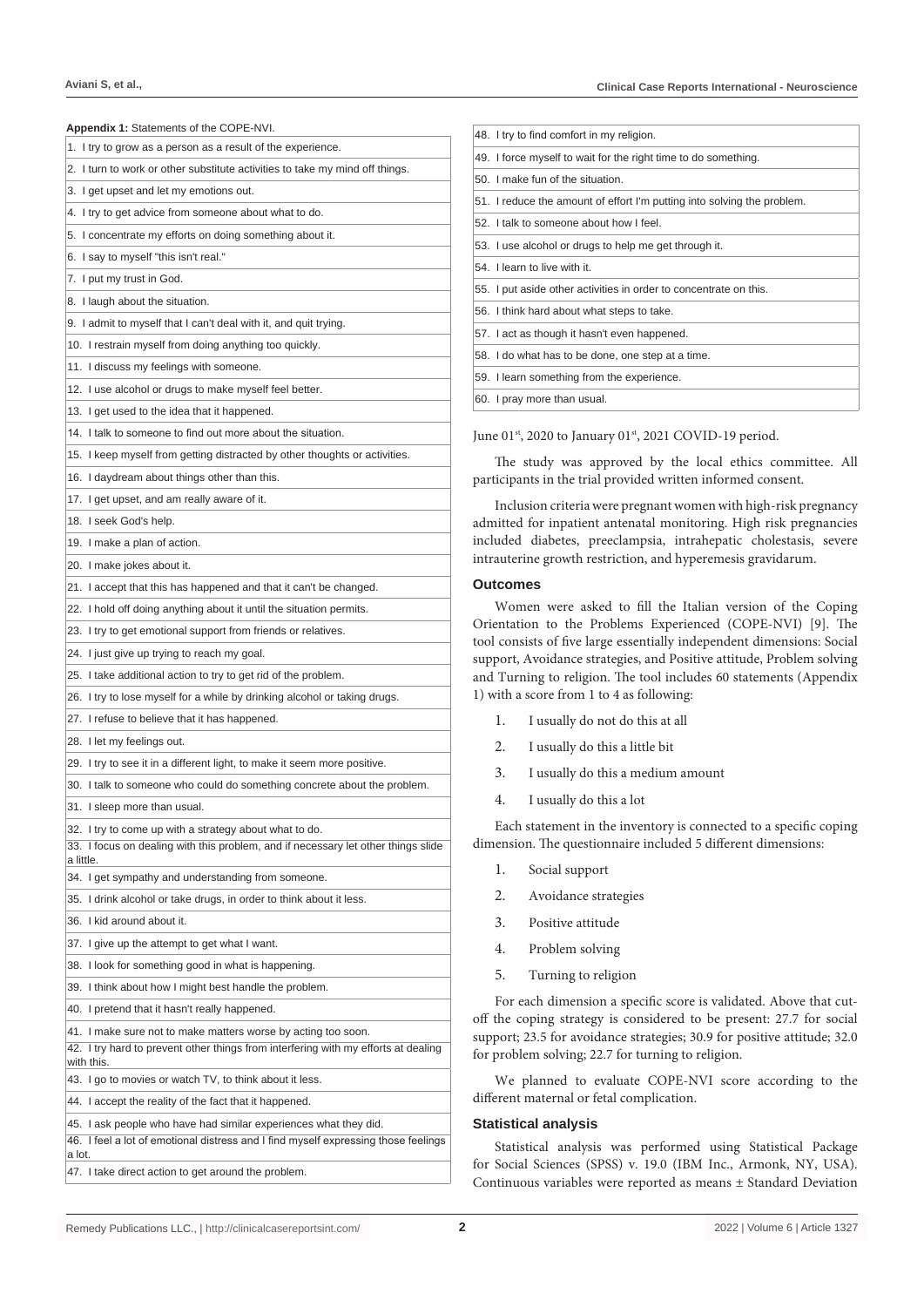(SD), while categorical as numbers (percentage). Univariate comparisons of dichotomous data were performed with the use of the chi-square test with continuity correction. Comparisons between groups were performed with the use of the T-test to test group means by assuming equal within-group variances for parametric data, and with the use of Wilcoxon and Mann-Whitney tests for nonparametric data. P value <0.05 was considered statistically significant.

# **Results**

#### **Characteristics of the included women**

During the study period 100 women, admitted for antenatal inpatient monitoring, met the inclusion criteria, agreed to participate to the study and filled out the questionnaire.

Maternal age ranged from 25 to 40 years. Thirty-seven were admitted for preeclampsia, 15 for diabetes, 5 for intrahepatic cholestasis, 14 for hyperemesis gravidarum, while 29 had severe intrauterine growth restriction requiring monitoring (Table 1).

#### **Questionnaires**

The man COPE-NVI score for social support was  $31.5 \pm 8.6$ , for avoidance strategies was 25.1  $\pm$  6.7, for positive attitude was 31.7  $\pm$ 7.3, for problem solving was  $30.5 \pm 7.5$ , and for turning to religion was  $24.9 \pm 5.3$  (Table 2).

**Table 1:** Characteristics of the included women.

|                                 | $N = 100$     |
|---------------------------------|---------------|
| Demographics                    |               |
| Age (years)                     | $32(25 - 40)$ |
| Preeclampsia                    | 37            |
| <b>Diabetes</b>                 | 15            |
| Intrauterine growth restriction | 29            |
| Intrahepatic cholestasis        | 5             |
| Hyperemesis gravidarum          | 14            |
| <b>First trimester</b>          | 6             |
| Second trimester                | 25            |
| Third trimester                 | 69            |

Data are presented as number or as median (range)

Table 2: Overall COPE-NVI score.

|                      | $N = 100$      |  |  |  |
|----------------------|----------------|--|--|--|
| COPE-NVI SCORE       |                |  |  |  |
| Social support       | $31.5 \pm 8.6$ |  |  |  |
| Avoidance strategies | $25.1 \pm 6.7$ |  |  |  |
| Positive attitude    | $31.7 \pm 7.3$ |  |  |  |
| Problem solving      | $30.5 \pm 7.5$ |  |  |  |
| Turning to religion  | $24.9 \pm 5.3$ |  |  |  |

Data are presented as number or as median (range)

**Table 3:** COPE score according to type of high-risk pregnancy.

No statistically significant differences were found the COPE-NVI score within the different maternal or fetal complications, rather than for turning for religion, where the score was higher for women with preeclampsia and lower for women with intrahepatic cholestasis  $(P=0.01)$ .

# **Discussion**

#### **Main findings**

This study aimed to evaluate coping behavior and style in a cohort of pregnant women with high-risk pregnancy admitted for inpatient antenatal monitoring. The study included 100 pregnant women, and showed that for all five dimensions using the COPE-NVI tool pregnant women have high score and therefore good coping strategies.

The study was limited by the small sample size, and by the observational study design. All participants were enrolled during the COVID-19 pandemic. If there were any effect on the outcomes [2], is it possible that the COVID-19 pandemic could have modified the findings. This would further reduce the power of a maybe already underpowered study.

## **Implication**

Pregnancy is a unique health experience. Unlike other health and illness contexts studied by health psychologists, such as cancer or heart disease, pregnancy is not an illness and is commonly associated with positive psychological experiences [11]. However, different maternal or fetal conditions, and high risk pregnancies, may have a significant impact on maternal satisfaction [2,3,6,12-16].

Many women may be coping with an unintended pregnancy, bothersome physical symptoms, medical risk conditions or other chronic life strains. Pregnancy, which typically spans 40 weeks, is also time-limited in nature. The finite nature may influence how women appraise and cope with at least some pregnancy-specific stressors. By its very nature, pregnancy is also embedded within a broader interpersonal context and therefore, it is particularly important to understand the influence of an expecting mother's close personal relationships on her coping effectiveness. A recent study by Stapleton et al. examined the maternal relationship with a baby's father in detail and found that paternal support during pregnancy predicted maternal prepartum and postpartum distress, as did the quality of their relationship [16]. Models of dyadic coping developed in other populations suggest that a partner's ways of coping with stress affects the other partner's coping methods, as well as the effectiveness of his or her coping [17].

Coping helps pregnant women to manage the negative effects of stress [18]. Firm evidence of mediational mechanisms and for relevant moderating factors should be established before implementing interventions that are based on teaching women how to better cope

|                      | Preeclampsia   | <b>Diabetes</b> | <b>IUGR</b>    | Intrahepatic<br>cholestasis | <b>Hyperemesis</b><br>gravidarum | p-value |
|----------------------|----------------|-----------------|----------------|-----------------------------|----------------------------------|---------|
| Social support       | $32.8 \pm 9.1$ | $29.8 \pm 8.4$  | $31.9 \pm 9.3$ | $28.2 \pm 6.7$              | $30.4 \pm 6.5$                   | 0.64    |
| Avoidance strategies | $24.9 \pm 7.4$ | $24.8 \pm 5.6$  | $25.9 \pm 7.6$ | $22.4 \pm 3.0$              | $25.1 \pm 5.2$                   | 0.87    |
| Positive attitude    | $32.2 \pm 8.5$ | $34.0 \pm 5.9$  | $30.3 \pm 7.6$ | $31.8 \pm 4.9$              | $30.5 \pm 5.5$                   | 0.55    |
| Problem solving      | $30.5 \pm 8.8$ | $32.4 \pm 6.7$  | $30.1 \pm 7.5$ | $30.8 \pm 5.1$              | $29.5 \pm 5.2$                   | 0.86    |
| Turning to religion  | $26.2 \pm 4.7$ | $22.7 \pm 5.4$  | $26.2 \pm 4.6$ | $19.2 \pm 9.1$              | $24.9 \pm 5.3$                   | 0.01    |

Data are presented as mean ± Standard Deviation (SD)

IUGR: Intrauterine Growth Restriction; Boldface data, statistically significant